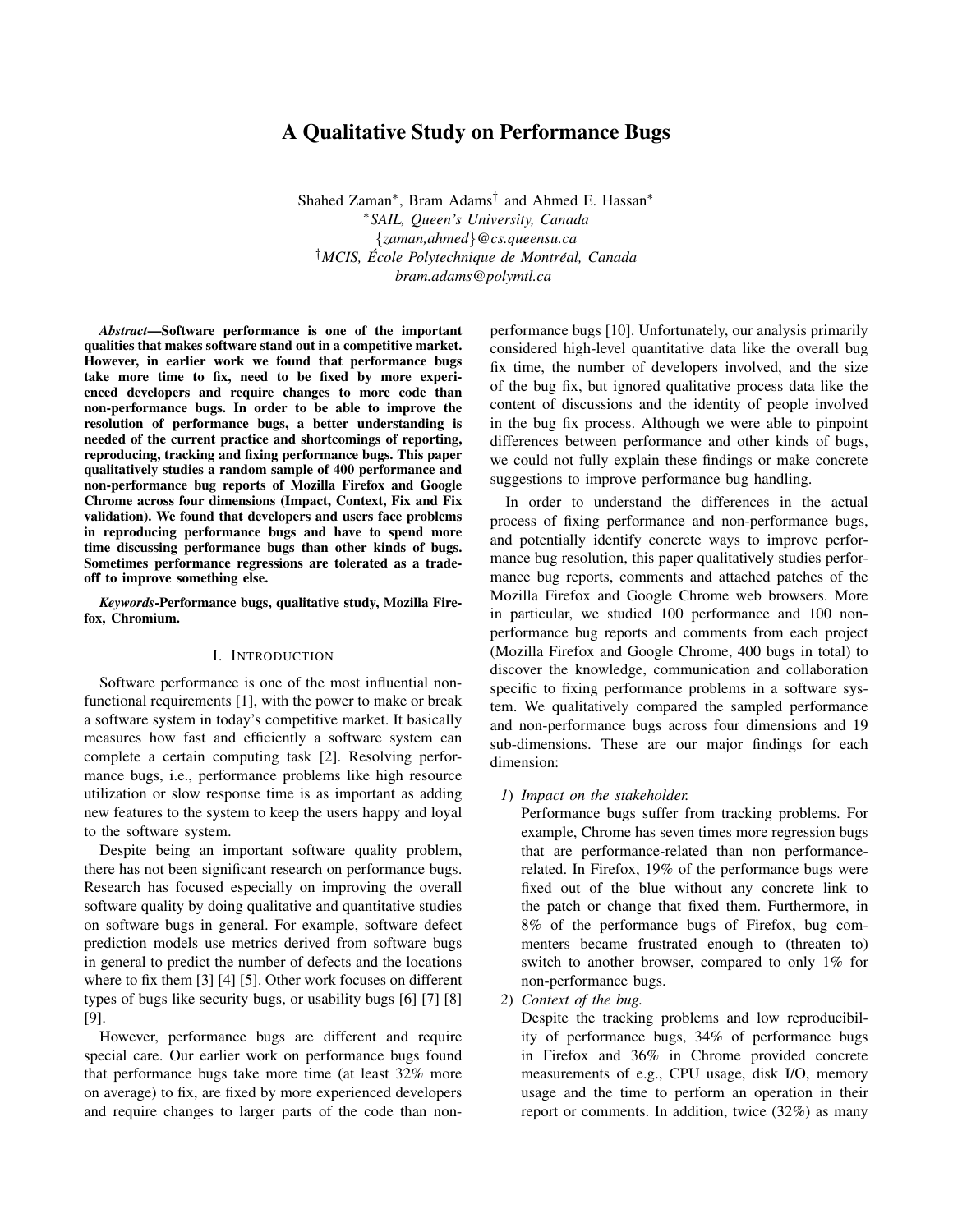

Figure 1. Overview of our approach to qualitatively study the performance bugs of a system.

performance bugs as non-performance bugs in Firefox provided at least one test case in their bug report or comment.

*3*) *The bug fix.*

Fixing performance bugs turns out to be a more collaborative activity than for non-performance bugs. 47% of the performance bugs in Firefox and 41% in Chrome required bug comments to co-ordinate the bug analysis, while only 25% of the non-performance bugs required them. Some performance regression bugs are not fixed on purpose.

*4*) *Bug Fix Validation.*

We found no significant difference in how performance bug fixes are reviewed and validated compared to nonperformance bugs.

Overview of the paper: Section II explains our case study approach. Section III is divided into four sub-sections according to the dimensions considered in our study. Each sub-section of Section III discusses our findings for the different sub-dimensions found in the specific dimension. In section IV, we summarize the findings of this paper with respect to our previous quantitative study on Firefox performance bugs [10]. In section V, we discuss the threats to validity of our study. Finally, Section VI discusses related work and Section VII presents the conclusion of the paper.

#### II. CASE STUDY APPROACH

This section presents the design of our qualitative study on performance bugs. Figure 1 shows an overview of our approach. For a particular project, we first extract the necessary data from its bug repository. Then, we identify the bug reports related to performance and randomly sample 100 performance and 100 non-performance bugs. We then studied the sampled bugs to identify the different dimensions and their sub-dimensions that can be used to compare the bug fixing process of performance and non-performance bugs. Finally, we perform our analysis based on these subdimensions. This section elaborates on each of these steps.

### *A. Choice of Subject System*

In our case study, we study the Mozilla Firefox and Google chrome web browsers, since these are the two most popular web browsers with publicly available bug tracking system data. We focus on the domain of web browsers, since for web browsers that support multiple platforms and system environments, performance is one of the major software quality requirements. For that reason, performance bugs are reported in both systems and are tagged explicitly in the issue tracking systems of both projects. We considered Mozilla's Bugzilla data from September 9, 1994 to August 15, 2010 and Chrome's issue tracker data from August 30, 2008 to June 10, 2010.

For Firefox, we first had to identify the bugs that are related to the Firefox web browser, since Mozilla's bug tracking system manages multiple projects. It contains 567,595 bug reports for all different Mozilla components combined, like Mozilla Core, Firefox, SeaMonkey, and Thunderbird. For Firefox, we took bug reports that are related to Core (shared components used by Firefox and other Mozilla software, including the handling of Web content) and to the Firefox component. We have reused the same dataset for Firefox as we had in our previous work [10]. For the Chrome web browser, our data was extracted from the Chrome issue tracker dump provided in the MSR challenge 2011 [11].

#### *B. Bug Type Classification*

In Bugzilla (the issue tracking system for Mozilla Firefox), the "keyword" field is tagged with "perf" for performance bugs. In Google's issue tracker for Chrome, the "label" field is tagged as "performance" for performance related bugs. However, in both projects, this tagging is not mandatory, and we found many performance bugs that do not have any such tag.

Hence, to identify performance bugs, we had to use heuristics. We looked for the keywords 'perf', 'slow', and 'hang' in the bug report "title" and "keyword" field. Although the keyword 'perf' gave us bug reports that had 'performance' in their title (as intended), we found that there are many bug reports containing the word 'perfect', 'performing' or 'performed', without having any relation to performance problems. We had to automatically exclude these keywords from the list using regular expressions. In previous work [10], we used this heuristics-based approach on the Firefox bug data and classified 7,603 bugs (4.14% out of 183,660 bugs) as performance-related. Manual analysis of a random sample of 95 bugs classified as performancerelated and 96 bugs classified as non-performance related showed that our heuristics had a precision of  $100 \pm 10\%$ and recall of 83.3  $\pm$  10% (see confusion matrix in Table II). The sample sizes were chosen to obtain a confidence interval of 10.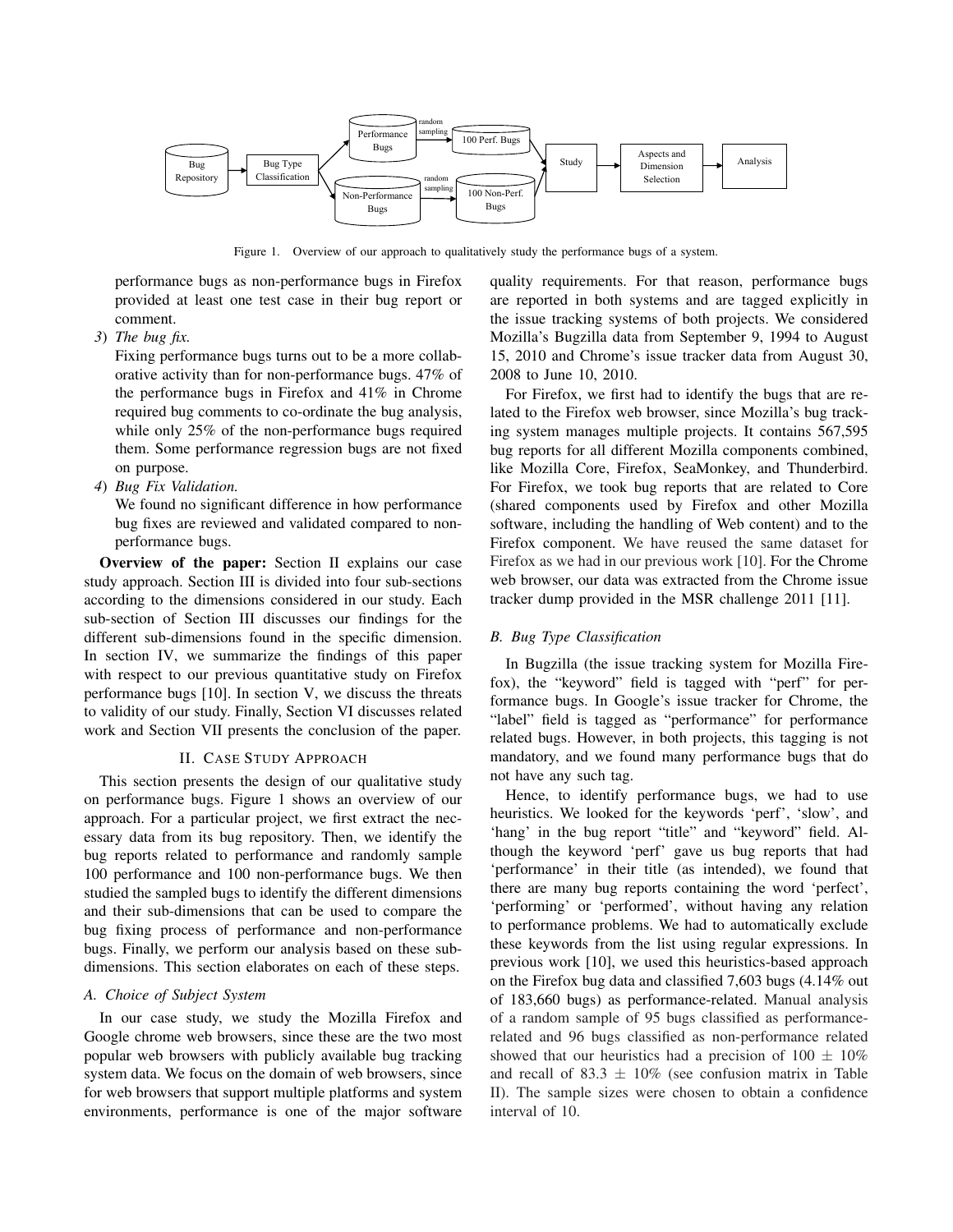Table I TAXONOMY USED TO QUALITATIVELY STUDY THE BUG REPORTS OF PERFORMANCE AND NON-PERFORMANCE BUGS. BOLD SUB-DIMENSIONS SHOW A STATISTICALLY SIGNIFICANT DIFFERENCE IN AT LEAST ONE PROJECT.

| Impact on the User             | Context of the bug           | The Fix                                  | <b>Fix Validation</b>      |
|--------------------------------|------------------------------|------------------------------------------|----------------------------|
| <b>Regression</b>              | <b>Measurement Used</b>      | <b>Problem discussion in comments</b>    | Discussion about the patch |
| <b>Blocking</b>                | Has test cases               | Dependent on other bug                   | Technical                  |
| WorksForMe after a long time   | - by reporter                | Other bugs depend on this bug            | Non-Technical              |
| People talking about switching | with report                  | Reporter has some hint on the actual fix | Review                     |
|                                | - later                      | Patch uploaded by                        | Super-review               |
|                                | <b>Contains stack traces</b> | - reporter                               |                            |
|                                | - in report                  | with report                              |                            |
|                                | - in follow-up               | $\cdot$ later                            |                            |
|                                | Has reproducible info        | - Others                                 |                            |
|                                | - in report                  |                                          |                            |
|                                | - in follow-up               |                                          |                            |
|                                | Problem in reproducing       |                                          |                            |
|                                | Duplicate Bug                |                                          |                            |
|                                | Improvement suggestion       |                                          |                            |
|                                | Reported by a project member |                                          |                            |

Using the same approach for the Google Chrome issue tracking system data, we classified 510 bugs as being performance-related (1.13% out of 44,997 bugs). In order to estimate precision and recall for this dataset, we again performed a statistical sampling with a 95% confidence level and a confidence interval of 10. We randomly selected and checked 81 performance (out of 510 bugs classified as being performance-related) and 96 non-performance (out of 44,487 bugs classified as being non-performance) bugs [12]. Out of these 81 bugs classified as being performance-related, 73 were actual performance bugs, yielding a precision of  $90.12 \pm 10\%$ . Out of the sampled 96 bugs classified as being non-performance, 94 were indeed non-performance bugs, yielding a recall of 97.33  $\pm$  10%. In other words, the heuristics seem to apply to Chrome as well.

Table II CONFUSION MATRIX FOR THE DATASETS

| Actual $\rightarrow$    | Firefox |           | Chrome |    |
|-------------------------|---------|-----------|--------|----|
| Prediction $\downarrow$ | P       | <b>NP</b> | P      | NP |
| р                       | 95      | $\theta$  | 73     | 8  |
| NP                      | 19      | 77        | 2      | 94 |

## *C. Selection of Samples*

For our 4 datasets of performance and non-performance bugs of Firefox and Chrome, the largest one is the set of Firefox non-performance bugs, with 176,057 bugs. With a 95% confidence level and 10% confidence interval, the sample size should be 96 bug reports. This means that if we find a sub-dimension to hold for n% of the bugs (out of these 96 non-performance Firefox bugs), we can say with 95% certainty that  $n \pm 10\%$  of the bugs contains that subdimension. The datasets with less bugs required less than 96 bug reports to be sampled to ensure this 10% confidence interval in the result. However, to simplify, we randomly sampled 100 bug reports from each dataset, resulting in a confidence interval of 10% or less for each dataset.

#### *D. Identification of bug report and comment dimensions*

Before being able to compare performance and nonperformance bugs, we first need to establish the criteria to compare on. The different fields and characteristics recorded by bug repositories are a good start, but our study requires knowledge of how testers and developers collaborate on and think about (non-)performance bugs. This knowledge is part of the natural language content of bug comments and discussions, but we are not aware of any taxonomy or other work for analyzing qualitative bug report data. Hence, we first performed a manual study of the sampled data to identify such a taxonomy.

The first author studied each sampled bug report and tagged it with any word or phrase describing the intent or content of the bug comments and discussions. Each time new tags were added, older reports were revisited until a stable set of 19 tags was identified with which we could tag all reports. Afterwards, we analyzed the tags and grouped them into 4 clusters ("dimensions"): the impact of the bugs on stakeholders, the available context of the bug, the actual bug fix and the validation of the bug fix. The resulting dimensions and "sub-dimensions" (tags) are shown in Table I and are used to compare performance and non-performance bugs on. We discuss the sub-dimensions in more detail in our study results.

In order to determine, for a particular system, whether the percentage of performance bugs related to a sub-dimension (e.g., Blocking) is statistically significantly higher than the percentage of non-performance bugs related to that subdimension, we used the "joint confidence interval" or "comparative error". This measure is often used to compare two independent samples [13]. If the difference between the percentage of performance and non-performance bugs for a sub-dimension is greater than their calculated comparative error, then the difference is considered to be statistically significant.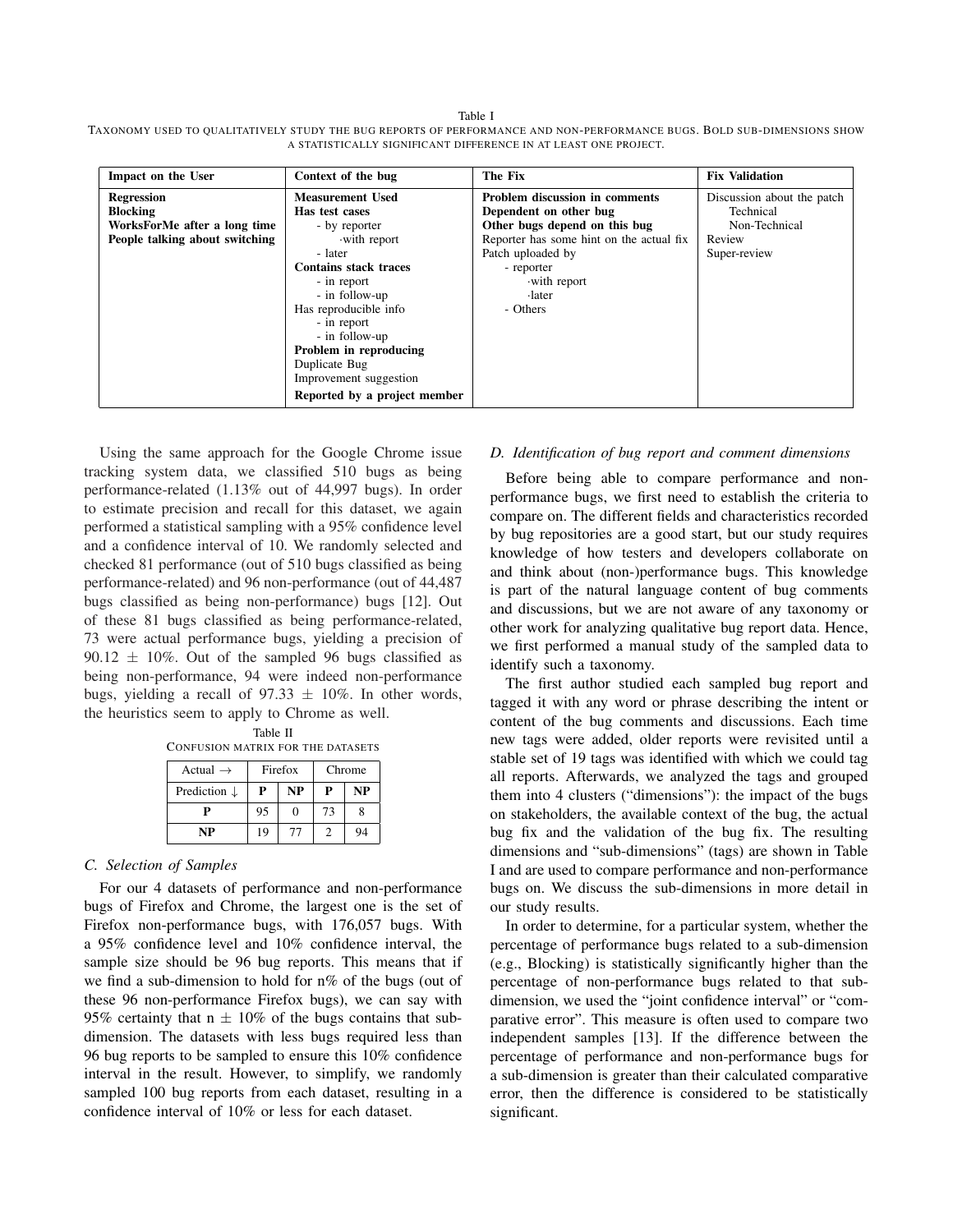### III. STUDY RESULTS

Each subsection below discusses one of the four dimensions in our study on using Mozilla Firefox and Google Chrome data. For each dimension, we present the description of the dimension, the sub-dimensions and a discussion of our findings. All differences between performance and nonperformance bugs mentioned in our findings are statistically significant unless stated otherwise. Any percentage value mentioned in our findings has a maximum confidence interval of 10%.

#### *A. Impact on the stakeholder*

Since different stakeholders are involved with a software system, e.g., developers, users, testers and managers, a bug can impact any of them. This impact can vary widely, from blocking a software release, to an annoying regression bug that pops up again, or to small annoyances in user experience. For example, release blocking bugs typically require immediate attention and priority from the developer assigned, while a small hiccup during start-up might be forgiven. In the worst case, failure to adequately fix a major bug can incite users to switch to a competitor's product when tired of a software problem. To understand the impact and severity of performance bugs and how stakeholders deal with that, we need to study this dimension.

#### Sub-dimensions:

*Regression:* A regression bug is caused by a certain event (like software upgrade, another bug fix patch, or daylight saving time switch) that reintroduces a previously fixed problem to the system [14]. This problem can be a performance problem or any other problem, like functionality or securityrelated. It typically is (re-)discovered via a failing test. Both bug tracking systems support the tagging of regression bugs, but do not enforce it. We identified the regression bugs from existing tagging and by studying the report details. The patch, build or version from which the regression started is typically also indicated.

*Blocking:* By "blocking release", we refer to bugs that prevent a release from being shipped, typically because they are showstopper bugs. These bugs are flagged in the 'Flags' field of a bug report in Firefox and labeled as 'ReleaseBlock' in Chrome. That label or flag also mentions the specific release version that is blocked. For example, in Chrome, the label mentions either 'Beta', 'Dev' or 'Stable' meaning that the bug blocks that release channel. If while working on a bug report, the project contributor feels that the bug has to be fixed before that release, she tags it as a release blocker.

*WorksForMe after a long time:* In our study, we found many bugs that were reported, confirmed to be valid, then closed after a long time with a WFM (Works For Me), Fixed or Won't Fix status. By "closed after a long time", we mean that a bug report is closed after several months and in many cases, more than a year. The 'WFM' (WorksForMe) status is specific to the Mozilla project and indicates that the problem mentioned by the reporter was not reproducible by the project contributor or others. Instead of 'WFM', the Chromium project uses 'Won't Fix' or 'Invalid' as a closing status for such bugs.

*People talking about switching:* We counted the number of bugs where in the bug comments, at least one user mentioned being unhappy and thinking about switching to another browser because of that bug. Out of the millions of users of these browser, a comment from a few people may not seem to be significant. However, since bug reporters are tech-savvy users, we can expect that each of them voices the opinion of many more other users in total.

Findings:

## 22% of the performance and 3% of the non-performance bugs are regression bugs [Chrome].

A similar phenomenon occurred in Firefox, but the difference was not significant (19% vs. 13%). Problems related to non-performance regressions include browser crashes, missing functionality, and unexpected behavior.

Since performance regressions are common problems, both projects have a dedicated framework to detect and report them. In Firefox, regression bugs are reported like any other performance bug, then identified and/or confirmed (and usually tagged) as a regression by the reporter and/or contributors. In Chrome, most of the regression bugs found in our study are manually reported by project members who detected the regression in the automated compile/test cycle. The report contains a link to automatically generated graphs that show the performance deviation between the build under test and the previous build. The reporter also provides some notes specifying the specific metric that showed the deviation as there are many metrics plotted in those graphs. Most of the Firefox regression bugs were reported after the software affected the user, while Chrome's bug reports are showing an early detection practice.

### Not all regressions are unexpected.

We found regression bugs that, although unexpected by the reporter, turned out to be known and tolerated by developers. Often, the performance bug was tolerated because of a trade-off with a more essential performance feature. In Chrome, we found the following comment in a regression bug (bug # 7992, comment # 3) that was closed with "WontFix" status.

"*I talked to dglazkov and darin. This regression is expected and OK. dglazkov mentioned rebaselining the test, but I'm not sure that matters.*

*The ... is a heavy user of the WebCore cache, and recent changes tilted the tuning toward memory usage instead of speed. If you look at the memory usage, you'll see a corresponding drop where the perf slows down.*"

### Performance improvement may cause regression.

We found different bug comments where a performance regression was introduced to the system while trying to optimize the performance. For example, in Firefox bug #449826,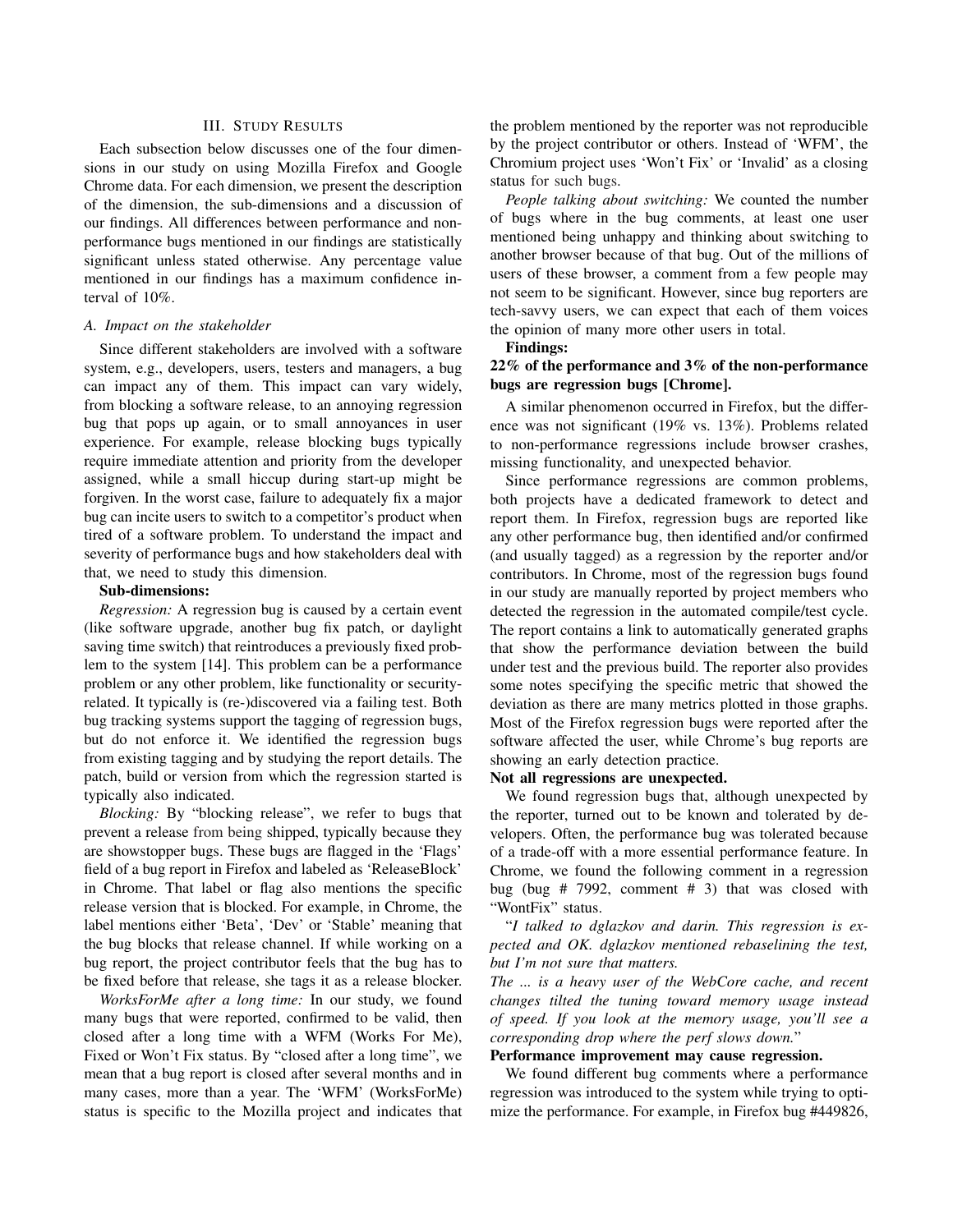the bug was reported as a possible performance improvement suggestion, but the resulting performance ended up being much slower and still open since September, 2008.

### 14% of the performance bugs and 4% of the nonperformance bugs are release blocking [Firefox].

A similar finding, but not significant, was found in Chrome (8% vs. 4%). Release blocking bugs have the highest priority to the developers.

## 19% of the performance and 6% of the non-performance bugs are marked as WFM/Fixed/Won'tFix after a long time [Firefox]

Although the final outcome of these three groups was different, in all of them bugs have a traceability problem as we do not know how the bug was fixed, what caused the bugs, or why this bug will not be fixed. The reporter and other commenters who participated in the discussion of the bug report did not receive a response for a long time.

There are various reasons behind the popularity of these kind of bug reports. For example, these bug reports might have been insufficient to work on a fix, or the bug might have been too complex. Ideally, some note on the state of the bug should have been recorded. This type of bug was also found in Chrome without any significant difference (10% perf. vs. 9% non-perf.)

## 8% of the performance and 1% of the non-performance bugs drove at least one user to threaten to switch to another browser [Firefox].

In Chrome, 7% of performance and 2% of nonperformance bugs are of this type and the difference was not statistically significant. These percentages do not include comments by users who are just frustrated with a bug. 7 users threatening to leave Firefox might not seem much, but for each user that reports a bug, X other non-contributor users encounter the same issue and feel the same pain. For example, in a comment on Firefox bug #355386, (comment #10), the user said:

"*... This bug is really bothering us and forcing us [his company] to recommend IE +SVG Adobe plugin to customers...* ".

Surprisingly, this bug was only closed with WFM status after more than 2 years. In the Chromium project, a commenter said (bug #441, comment #6):

"*I no longer use Chrome/Chromium for anything much and can no longer recommend to any of my friends or acquaintances or random people in the street that they use it. I still try it regularly in the hopes that the issue has been sorted out but as soon as the problem shows up I switch back to one of the others.*". Again, in this case, the problem was found to be not happening (WFM) anymore and closed with the status 'WontFix' after more than 10 months.

## Users and developers compare the performance with other browsers.

In both projects, we found that users and developers compare their product performance with other competitors. While submitting a bug report in the Chromium project, the default bug report template suggests the reporter to provide information if the same problem was observed in other browsers. Mozilla bug reports usually also contain a comparison with other browsers. This is a common and expected practice irrespective of the bug type. It came as a surprise to us, however, to find bug reports in Google Chromium declared by the developers as "WontFix" only because the other popular browsers have the same performance issue or their browser at least was not slower than others. Users were not amused by this. For example, in Chrome, we found a comment (bug # 441, comment # 15) saying:

"*Thats a poor reason for closing a verifiable bug in something other than the rendering engine.*

*Just becuase firefox consumes 100% cpu on something as basic as scrolling doesnt mean chrome should.*"

One acceptable case of this pattern, however, happens when comparing Chrome functionality to that of the Safari browser. Since both share the same layout engine "WebKit", many performance bugs had their root cause in webkit. In that case, the bug is identified as a "webkit" bug, reported to the webkit project's issue tracking system and the corresponding link is added to the Chrome bug report as a comment.

#### *B. Context of the Bug*

This second dimension captures the context available about a bug when reported in an issue tracking system. Bettenburg et al. did a survey on developers and users where they identified the factors that are considered to be helpful by the developers and reporters [15]. Both developers and reporters accepted that 'steps to reproduce' in bug reports are the most helpful information. Test cases and stack traces were next in the list. In the context of performance bugs, we need to know if these kinds of information are used more/less/similarly in order to understand the performance bug reporting process. Access to more relevant context can reduce the performance bug fix time and thus the overall quality of software.

### Sub-dimensions:

*Measurement used:* We counted the number of bugs that include any kind of measurements in their report. By "measurement", we mean the use of any numerical value (e.g., CPU usage, disk I/O, or memory usage) in the bug report or comments to describe the problem.

*Has test cases:* Test cases are provided by the bug reporter or any other commenter to help reproduce the problem. We found different forms of test cases, i.e., specific web links, and attached or copy-pasted HTML/JavaScript files. In Chrome, very few bugs had test cases attached to them.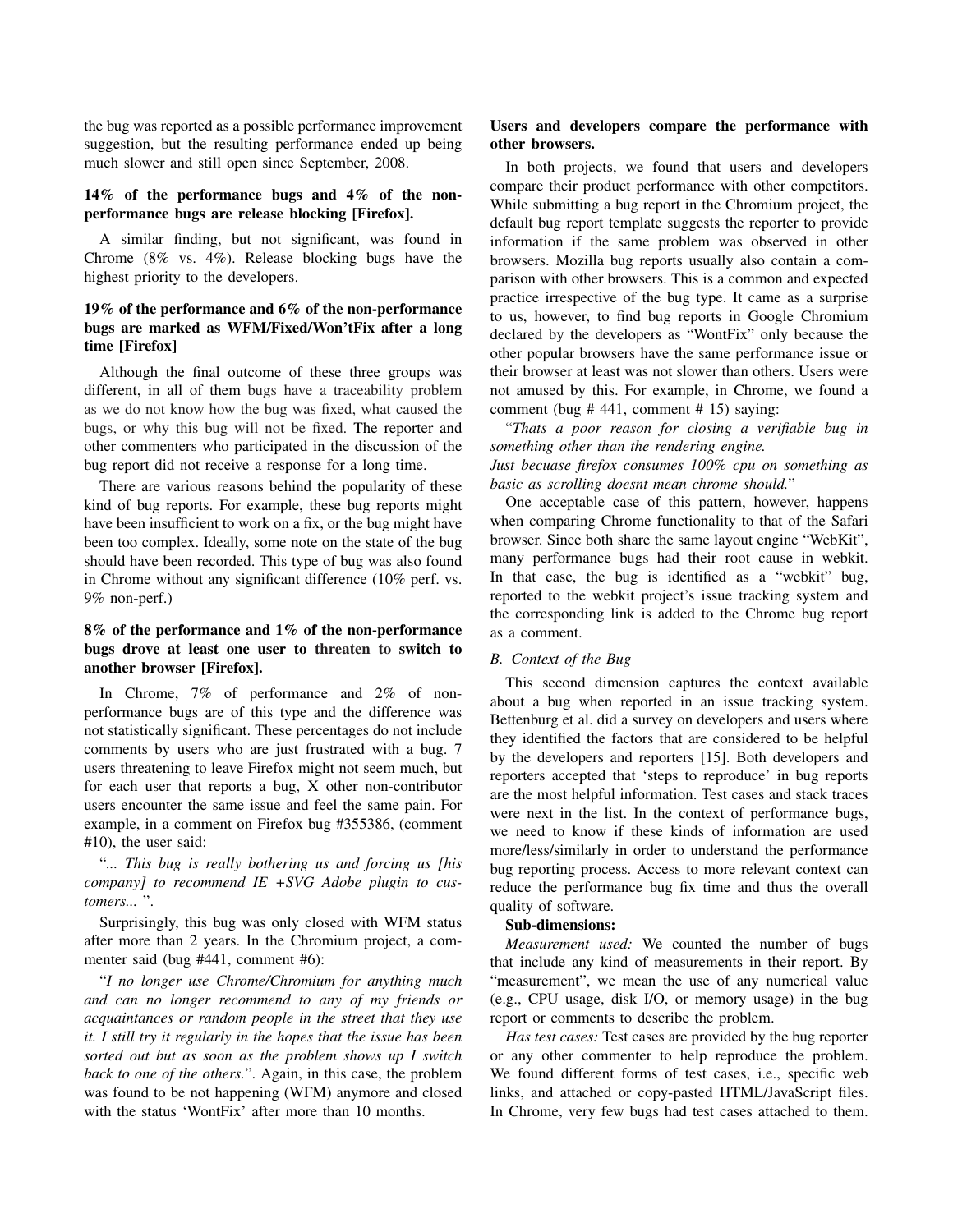Instead, they use problematic web links as test case. We found the use of attachments more convenient as web links may become unavailable or are expected to be changed.

*Contains stacktrace:* Stack traces are also provided by the reporter and sometimes by other people in the bug comments. We counted the number of bugs where a stack trace was provided in the report or in the comments, since we also found bugs where the developer had to request for a stack trace to the bug reporter.

*Has reproducible info and problem in reproducing:* It is common practice in bug reporting to provide a step by step process to reproduce a bug. This process should include any non-default preference, hardware requirement and software configuration needed to trigger the bug. However, we found many bugs where despite having the steps to reproduce the bug, people had substantial problems reproducing the bug and requested more information or suggestions for reproducing the bug. We counted the number of bugs where commenters mentioned such problems in reproducing.

*Reported by a project member:* Chromium bug reports contain information about whether the bug is reported by a project member or someone else. In Firefox bug reports, we could not see any such information. Hence, we counted the number of performance and non-performance bugs reported by a project member only for Chrome.

*Duplicate bug:* Bug reports contain information about duplicate bugs, i.e., bugs that are in fact identical to an already reported bug without the reporter noticing this. We found that duplicate bugs are afterwards identified and marked by the project contributors and sometimes by the reporter. Firefox has a field "duplicates" where all the duplicate bugs are listed. In Chrome, we identified duplicate bugs from the bug status "Duplicate" or from comments like, *"Issue ... has been merged into this issue"*. We counted the number of bugs with duplicates for all sampled performance and non-performance bugs in our study.

*Improvement suggestion:* We counted the number of bugs that were about improvement (both performance and nonperformance) of the software, not about defects. We identified bugs related to improvement by checking if the report is about speed, resource utilization, usability or code quality improvement instead of a specific bug.

#### Findings:

## 34% of the Firefox and 36% of the Chrome performance bugs contain performance measurements.

More than one third of the performance bug reports and/or comments provided measurements of different performance metrics. We observed an interesting difference in the use of measurements between Chromium and Firefox. In Firefox, the measurements included in bug reports were numerical, i.e., CPU usage, disk I/O, memory usage, time to perform an operation, or profiler output. In addition to these numerical values, Chrome performance bug reports also contained the metric values calculated using Chromium's performance test scripts that run on "buildbot", the continuous integration server used by Chromium. Although Mozilla also had test suites for the "tinderbox" [16] continuous integration server, we could not find any bug reports in our sample that referred to this test suite.

As expected, we could not find any non-performance bug that had any kind of measurement mentioned in its bug report, since it is hard to quantify a functional bug.

## 32% of the performance and 16% of the nonperformance bug reports or comments contain a test case [Firefox].

Most of the time (more than 70% of the time for both bug types and projects), test cases are uploaded by the reporter. In Chrome, the difference was not statistically significant (21% performance vs. 16% non-performance).

## 10% of the performance and 1% of the non-performance bugs contain a stack trace in the report or a comment [Chrome].

In Chrome, we could not find a statistically significant difference between performance (13%) and non-performance bugs (8%). Stack traces are normal for functional bugs that cause the system to crash. Sometimes, performance bugs make the software slow, which eventually causes a crash as well. Furthermore, performance bugs may also cause the software to hang, which requires the software to be manually aborted. Stack traces are used in such cases for debugging from the sequence of functions called just before the software hung or crashed.

## 15% of the performance and 6% of the non-performance bugs had comments related to problems with reproducing the bug [Firefox].

Insufficient information provided by the reporter or the unavailability of a test case is one of the most common reasons behind being unable to reproduce any bug. Moreover, for many performance bugs, the problem was caused by the use of a specific (or a specific version of an) extension or plugin of which the reporter could not collect sufficient information. We often found that in the bug comments, commenters guide the reporter by giving instructions and web links on how to collect the required context that will help the commenter and other people to reproduce the bug. Intermittent problems are also found to be hard to reproduce. In Chrome, 16% of the performance and 8% of the nonperformance bugs had comments related to problems in reproducing, but this difference between performance and non-performance bugs was not statistically significant.

## 58% of the performance and 35% of the nonperformance bugs are reported by a project member [Chrome].

One possible reason of this difference may be that performance regression bugs found by an automated test script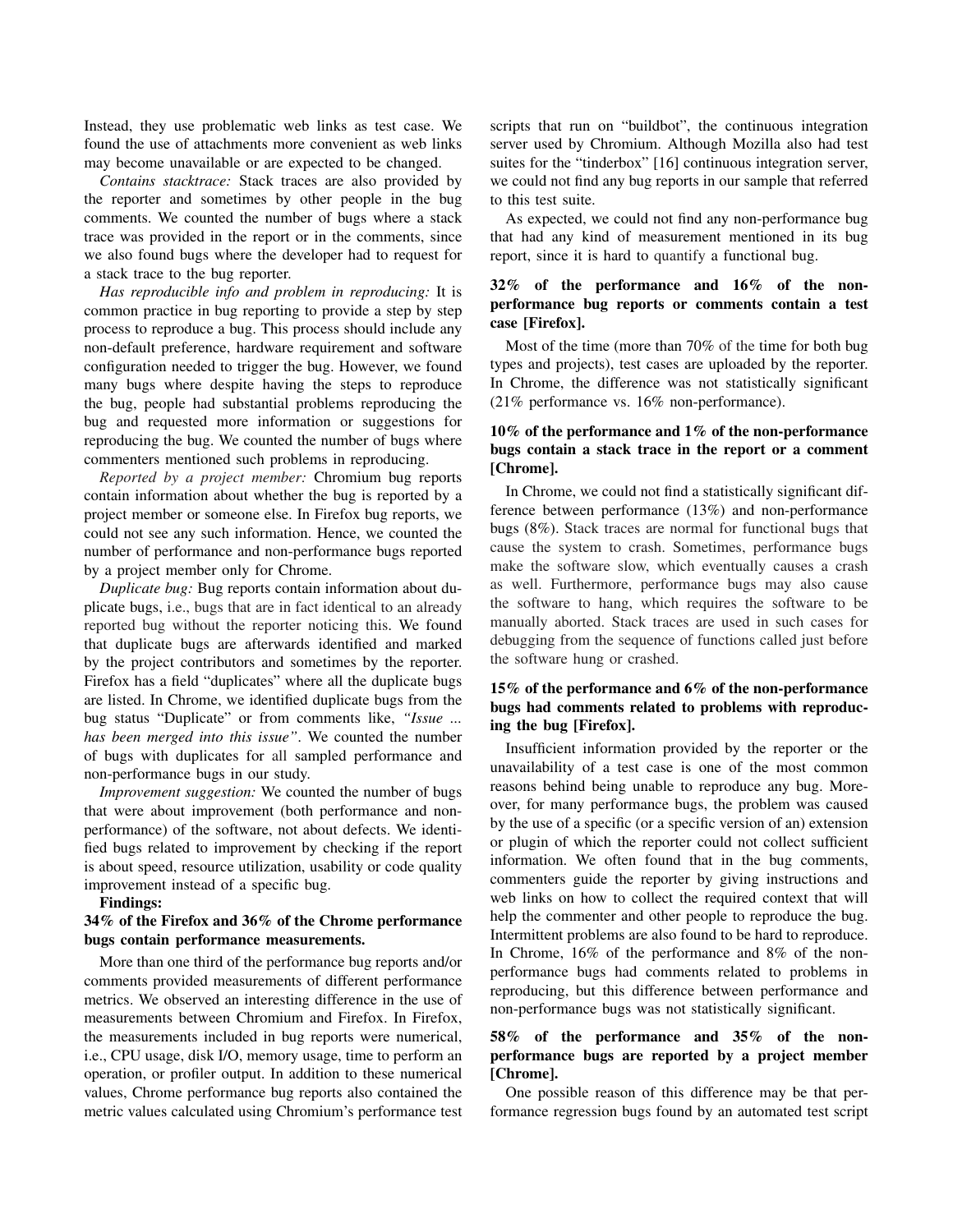are always reported by a project member. We found that out of the 22% performance regression bugs in Chrome more than 86% were reported by a project member, which shows a larger involvement of project members in reporting performance bugs.

## In both projects, many performance bugs are caused by external programs.

We found that 11% of the performance bugs in Firefox and 14% of the performance bugs in Chrome are caused by a program that was not developed within the project. Investigations of these bugs showed performance problems caused by an "add-on" or "plugin" (i.e., flash), a single web application/page (i.e., yahoo mail or gmail) or any other third party software in the system (i.e., antivirus).

In Firefox, comment # 1 of bug # 463051 in November, 2008 mentioned,

"*Report problems caused by external programs to their developers. Mozilla can't fix their bugs. ...*".

The bug was marked as resolved with resolution "invalid". In the next comment, which was submitted more than two years later, we found a comment saying,

"*We're now tracking such bugs. This doesn't mean it's something we can fix, merely something we hope to be able to point vendors to so they can investigate. This is an automated message.*".

After that comment in March, 2011, the bug was assigned a new QA (Quality Assurance) contact and since then, the status of that bug is "unconfirmed".

The Chromium issue repository kept track of these issues from the beginning, to support the QA team in collaborating with the users and/or third party developers facing the reported problem.

## Non-performance bugs have more duplicate bugs reported than performance bugs [Firefox].

In Firefox, the difference was significant (26% performance vs. 40% non-performance), while we could not find a statistically significant difference in Chrome (24% performance vs. 32% non-performance).

Although steps to reproduce are used in most of the bug reports, we could not find any statistically significant difference between their use in performance and non-performance bugs. We also could not find any significant difference for the sub-dimension "improvement suggestion".

### *C. The Bug Fix*

Process metrics like the response time of the fix process can be used to measure software quality [17]. However, in order to improve the performance bug fixing process and overall quality, we need to know how, given the context of the second dimension, a performance bug is fixed and what (if any) makes the performance bug fixing process different from other bugs in practice.

#### Sub-dimensions:

*Problem discussion in comments:* We studied the bug comments where people discussed the problems related to the bug report and the uploaded patch for that bug. To distinguish between problem discussion and patch discussion in Firefox, we considered all comments before the first patch upload as problem discussion, and all comments after the first patch upload as patch discussion (see Bug Fix Validation dimension). As Chrome uses a different tool for patch review than the issue tracking system, we considered all bug comments as problem discussion.

*Dependent on other bug or other bug depends on the bug:* We also studied the dependency information provided in the issue tracking system. When a bug's fix depends on the resolution of another bug, this dependency is provided in both issue tracking systems in two different fields ("Depends on" and "Blocking").

*Reporter has some hint on the actual fix:* We found many bugs (especially improvement suggestion bugs) where the reporter had an idea about the fix and provided a hint and sometimes the patch with the bug report. We counted the number of performance and non-performance bugs of this type.

*Patch uploaded by:* We found bug patches that were uploaded by its reporter, sometimes within a few minutes after reporting. We counted the number of bugs where the patch was uploaded by the reporter (immediately after reporting/later) and by others.

#### Findings:

## Performance bugs are discussed more than nonperformance bugs in order to develop a fix.

47% of the performance bugs of Firefox and 41% of the performance bugs in Chrome required a discussion in the bug comments, while only 25% of the non-performance bugs in both projects had such a discussion. By discussion, we mean the process of exchanging ideas in order to understand a problem, identify the possible fix, and reach a decision. We did not count those bugs that had only comments saying something like, "it happens to me too" rather than trying to find out the reason for that problem. As such, this finding suggests that performance bugs are harder to resolve, or at least require collaboration between multiple people.

Table III NUMBER OF BLOCKING AND DEPENDENT BUGS (BOLD NUMBERS HAVE STATISTICALLY SIGNIFICANT DIFFERENCE).

| Project        | <b>Type</b> | <b>Blocking</b> | Depends on |
|----------------|-------------|-----------------|------------|
| <b>Firefox</b> | Perf.       | 44              | 42         |
|                | Non-perf.   | 27              | 15         |
| Chrome         | Perf.       |                 |            |
|                | Non-perf.   |                 |            |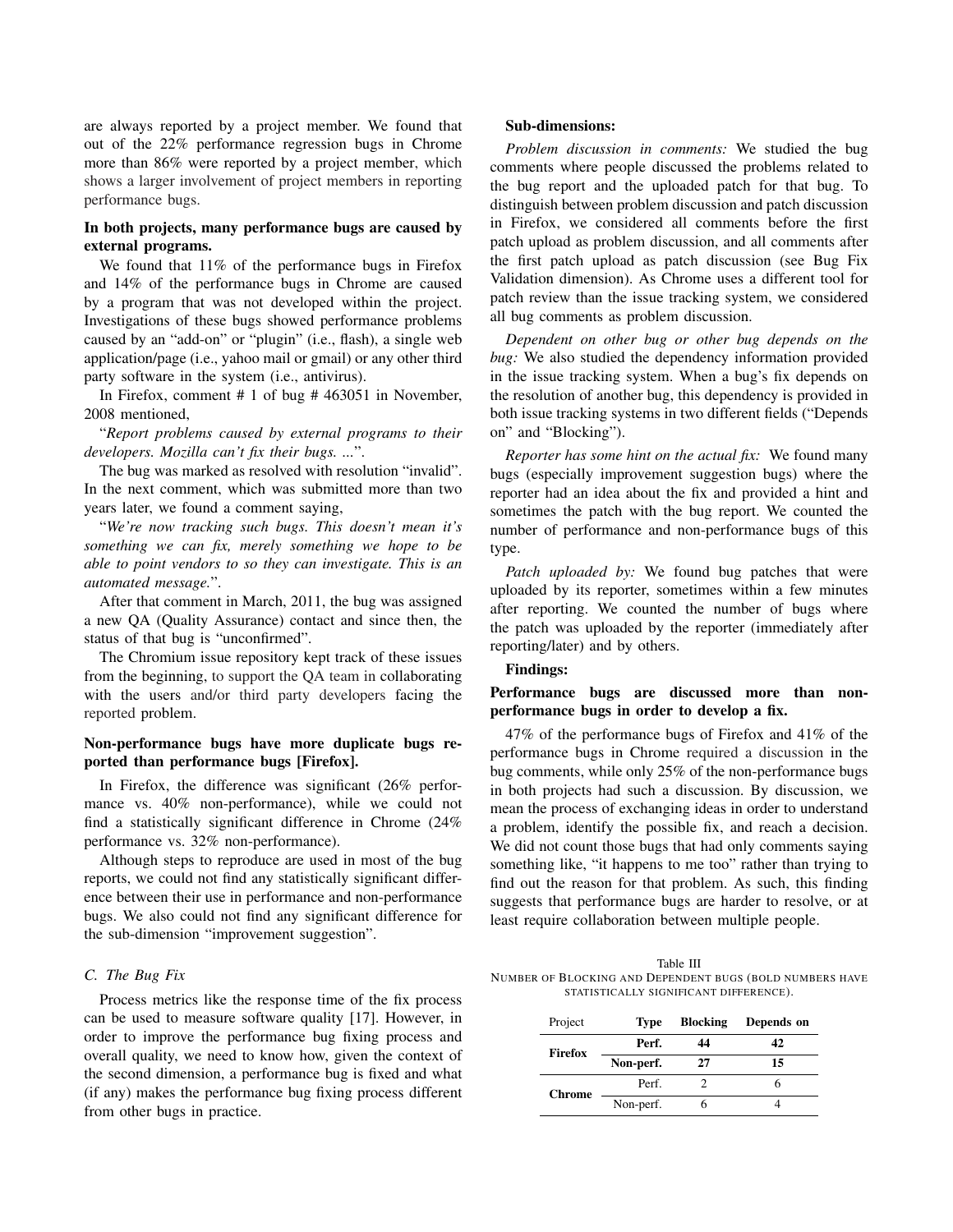## Performance bugs are more dependent on other bugs and more performance bugs are blocking than nonperformance bugs [Firefox].

Table III shows the dependency information found in our studied bugs. When 'B' blocks the resolution of bug 'A', bug 'B' is marked as blocking bug 'A' and bug 'A' is marked as depending on 'B'. Only Firefox is showing a difference between performance and non-performance bugs (42% vs. 15% for depends on and 44% vs. 27% for blocking) with statistical significance. Very few dependency information was found in the Chromium project and the difference was not statistically significant.

#### Patches are not always used for fixing a bug.

We found that many of the performance bugs in Chromium project are reported by a project member who observed a performance deviation in the automated performance test result. The performance test scripts running on "buildbot" compare the performance metric against a performance expectation baseline. The performance expectations are written in a file ("/trunk/src/tools/perf\_expectations/perf\_expectations.json") that has the expected 'improve' and 'regress' values. By comparing these values to the actual value, the performance regression testing script identifies both "performance regression" and "unexpected speedup" (bug # 18597, comment # 11). We found many patches related to performance bugs where this expectation baseline file was patched to readjust after a definitive performance speedup or an accepted regression. For accepted regressions, the corresponding bug is no longer a bug, but expected behavior. Moreover, some patches are only intended for troubleshooting. For example, in bug # 34926 comment # 9, a patch was uploaded to determine if another revision caused the performance deviation.

Although the sub-dimensions "reporter has some hint about the fix" and "patch uploaded by" were interesting, we could not find any significant difference between performance and non-performance bugs for them.

### *D. Bug Fix Validation*

After a software fix has been proposed, it needs to be validated by reviewers to ensure software quality. Basically, reviewers comment on the approach, algorithm used, and code quality in order to ensure that the patch really fixes the bug and the fix does not introduce any new bug. Sometimes, depending on the importance of the bug and complexity of the fix, a more rigorous validation effort needs to be spent.

### Sub-dimensions:

*Discussion about the patch:* After a patch is uploaded and linked to the issue tracking system, people can discuss the patch in order to validate its effect. In the Firefox Bugzilla repository, patch discussion appears in the bug comments of the bug report. In Chrome, this discussion can be found on the Chromium code review page for that patch (a separate page whose link is posted as a bug comment).

Some discussions focus solely on the code changes in the patch. We call these technical discussions. Other discussions are not source code specific, i.e., they discuss about whether the problem is still observed by others, and what changes people can see after the patch is used. We call these nontechnical discussions.

*Review and super-review:* In both projects, the code was reviewed by one or more code reviewers. Moreover, we found the use of the term "super-review" in Mozilla. A super-review is performed by a super-reviewer (a list of reviewers indexed by area) and is required for certain types of critical changes mentioned in Mozilla's super-review policy [18].

## Findings:

For none of the projects and sub-dimensions, performance bug reports behave statistically significantly different from non-performance bugs.

Table IV COMPARISON OF FINDINGS ABOUT PERFORMANCE BUGS BETWEEN OUR PREVIOUS QUANTITATIVE STUDY [10] AND THIS STUDY.

| <b>Previous Quantitative Study</b>      | This Qualitative study                                                                                                                                         |  |
|-----------------------------------------|----------------------------------------------------------------------------------------------------------------------------------------------------------------|--|
| Require more time to Fix                | 1. WorksForMe (WFM) after<br>a long time,<br>2. Problem in reproducing<br>3. More dependencies between bugs<br>4. Collaborative root cause<br>analysis process |  |
| Fixed by more<br>experienced developers | 1. More release blocking<br>2. People switch to other systems                                                                                                  |  |
| More lines of code changed              | N/A                                                                                                                                                            |  |

#### IV. DISCUSSION

In our previous work, we found that performance bugs take more time to fix, are fixed by more experienced developers, and that more lines of code are changed to fix performance bugs. Based on the qualitative findings in the current paper (summarized in Table IV), we are now able to, at the minimum, provide more context about our previous findings and, likely, provide a strong indication about the actual rationale behind those quantitative findings.

Related to the finding that Firefox performance bugs take more time to fix, we found for Firefox that people face problems in reproducing performance bugs and have to discuss more to find the root cause of these bugs. These collaborative activities may require more time in a project of global scale like Firefox. Moreover, we also found that performance bugs have more dependencies on other bugs, which implies that performance bug fixing may be delayed because of the time to fix the dependent bug first. On the other hand, we also found indications that our measurements of the time to fix a bug might have been inflated. Indeed, 19% of the performance bugs in Firefox are fixed after a long time (in the order of months, sometimes years) without any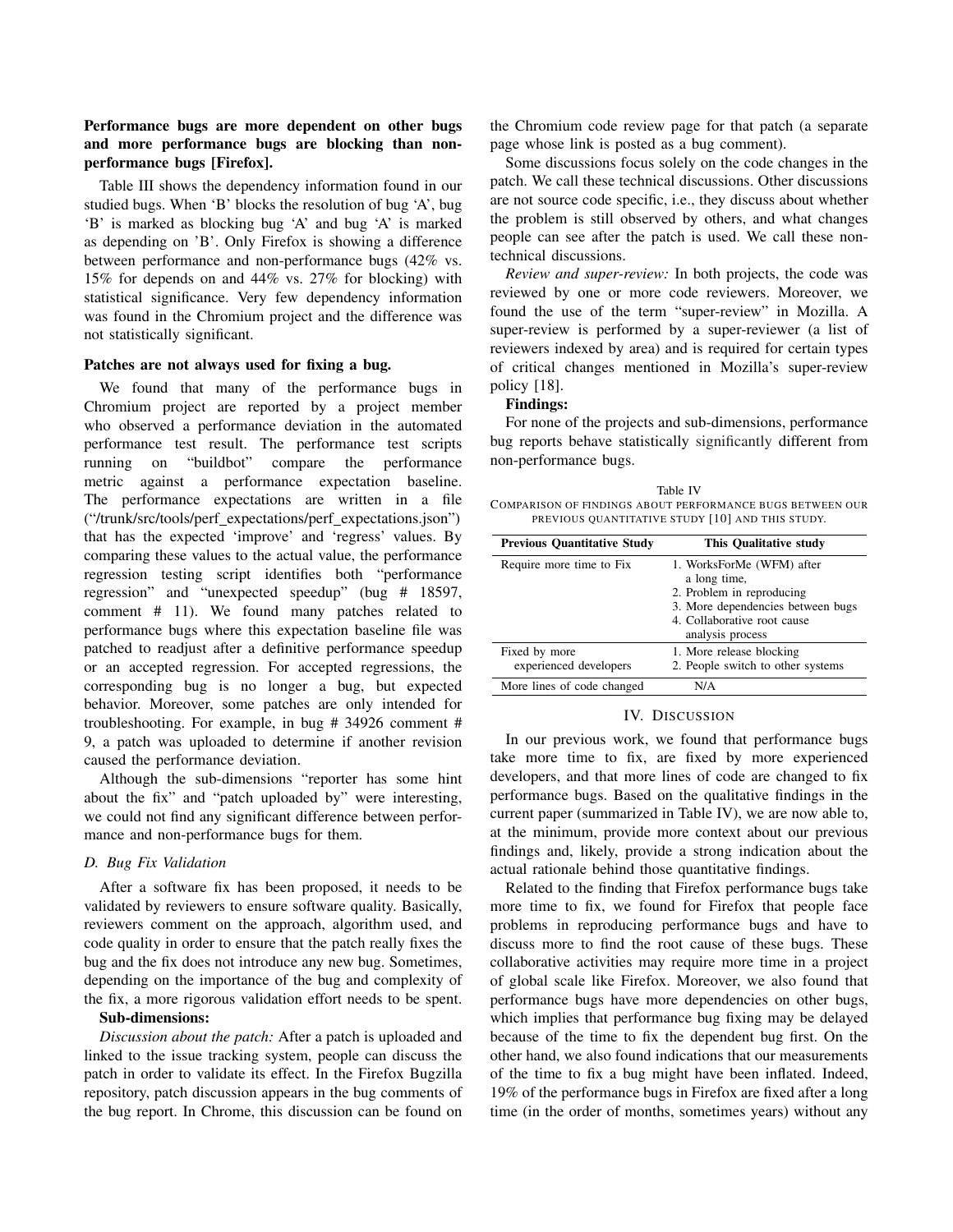trace of related fixing process. They were basically fixed as a side-effect of some other bug. Since the corresponding bug report has been open (and probably forgotten) for so long, the unnatural fix time of these bugs may cause the average fixing time to be higher than it should be.

Related to the finding that performance bugs are fixed by more experienced developers in Firefox, we found in this study that a higher percentage of performance bugs is release blocking than non-performance bugs in Firefox. Release blocking bugs are known to be of the highest priority and this may prompt projects to assign experienced developers to fix performance bugs. Furthermore, the difficulty to reproduce performance bugs and fix them also suggests that experts are better equipped to fix performance bugs.

Finally, we did not find direct qualitative support for our finding that performance bug fixes are larger than nonperformance fixes. However, our findings that performance bugs have many dependencies and require experienced developers to fix them could give some indications that performance bugs need more system-wide knowledge instead of knowledge about one component. More analysis is needed to further explore this possibility.

Our findings for Firefox and Chrome performance bugs were different in most of the cases. Possible explanations are the differences in development and quality assurance processes and policies of these two projects. Studies on other projects should be done to obtain a more complete picture of performance bugs.

## V. THREATS TO VALIDITY

Since this is a qualitative study, there may be some human factors and subjectivity in our bug analysis, since it is very difficult to prevent or detect researcher-induced bias. Although only the first author performed the qualitative analysis, he took care to consider all available bug data sources and to double-check findings when in doubt.

There may be more dimensions and/or more subdimensions in the selected dimensions other than the ones we selected, since our selection is based on the sampled data in Firefox and Chrome. We iteratively identified tags until a stable set of tags was found that could cover all sub-dimensions of sampled reports. Conceptually, the (sub- )domains cover most of the qualitative aspects of bug reports, and preliminary analysis on other projects supports the claim.

Our qualitative study focuses on two projects. It is not clear whether our findings generalize to other open source projects or to commercial projects. However, we have selected the two most popular open source projects (Mozilla Firefox and Chrome) from the browser domain, since performance bugs matter in this domain and we had access to all relevant data.

We used heuristics on bug report titles and keywords to identify performance bugs. Since our study critically relies on bug classification, we statistically verified our heuristics for performance bug identification. A statistical sampling technique (with 95% confidence level and confidence interval of 10) showed that our heuristics have a high precision and recall.

#### VI. RELATED WORK

#### *A. Bug Repositories and Qualitative Analysis*

The use of issue tracking systems as a communication and collaboration medium among customers, project managers, quality assurance personnel, and programmers has been qualitatively studied by Bertram et al. [19]. From questionnaire and semi-structured interviews, they found issue trackers to be an ever-growing knowledge store where each stakeholder contributes knowledge and information via individual bugs and features. In our study, we tried to exploit this knowledge to learn about software performance bugs and their fixing process.

Bug reports from different open-source projects have also been qualitatively studied by Zibran et al. to identify and rank usability issues related to designing and developing software APIs [20]. Guo et al. qualitatively studied bug reports from the Microsoft Windows Vista operating system project to find out the primary reasons for bug reassignment [21]. They used a qualitative study on bug reports to provide support for their survey findings on Microsoft employees. Andrew et al. did a qualitative study on 100 bug reports from 3 different open-source software projects to find out how teams of distributed developers discuss and reach consensus in bug reports [22].

Bettenburg et al. performed a survey on developers and reporters related to software issue repositories in order to find out the qualities of a good bug report [15] [23]. In their survey, the developers and reporters identified and ranked different types of information provided in bug reports, i.e., steps to reproduce, test cases, and stack traces. Our study also found active use of this kind of information in bug reports to fix performance bugs.

#### *B. Performance Bugs*

There also has been research on detecting performance bugs. Jovian et al. worked on finding performance bugs by automatically monitoring the deployed application behavior in order to provide helpful information for performance problem tracing to the developer [24]. Narpurkar et al. worked on efficient remote profiling of mobile devices that can help users to dynamically provide information to developers to help isolate bugs, maintain and improve performance. These two papers focus on improving the performance bug detection and tracing process, while we study the bug reporting, tracing and fixing process followed in practice.

In our previous study [10], we quantitatively studied performance bugs and compared results with security and